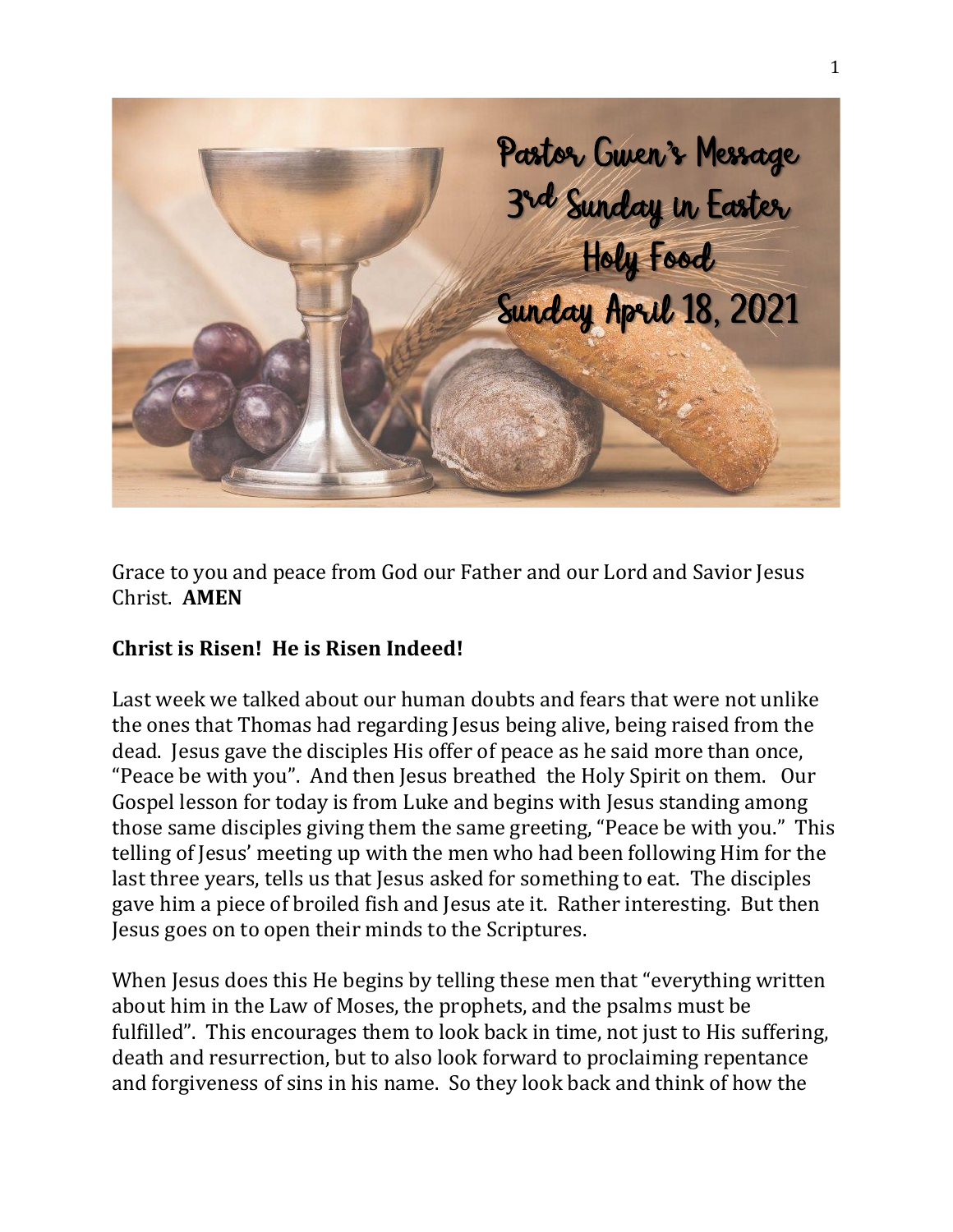Israelites were promised a Savior, but also who He would be and what would happen to Him when he came to earth.

For a long time I have dreamed about Jesus opening my mind to the Scriptures. I always wanted to be better at memorizing Scripture. I still desire to understand more of what the Bible is telling us. Remember when we as a Bible study group had Timothy Wengert lead us on a CD study of the Book of Concord? What a scholar, he was. He seemed to be able to verbalize not only where things were in the Bible but also comprehend how the whole story fit so perfectly together. I really admired him for his knowledge of Scripture. But even more than that I admire the faith Mr. Wengert has to believe all those Old Testament and New Testament stories. To me he is a great example of what I imagine that Jesus meant by opening the disciples minds to understand the Scriptures.

Going back to our text we hear Jesus say that his suffering, death, burial and resurrection were all written down. Verse 47 says, "that repentance and forgiveness of sins is to be proclaimed in his name to all nations, beginning from Jerusalem." This paragraph is quite interesting to me. It think what Jesus is saying here to the disciples and to us, is that we are to learn the past, live in the present and then prepare others for the future. And so Jesus opened their minds to Scripture. He then reminded them to repent so forgiveness will be theirs and then to proclaim His promises to all nations. And fortunate for the disciples, they were able to witness Jesus' death and resurrection. Thankfully, this appearance by Jesus gave them some reassurance and certainly enhanced their faith that He was the Messiah. After all, remember last weeks message where they were afraid and hunkered down in the upper room, wondering what would happen next.

Their inspiration arrives as Jesus comes to them and lays down some foundation once again that His story was predictable, as it was told by Moses, the prophets and the psalm writers in Scripture. They can now have hope that with repentance, God will forgive them all their sins. And then leads them to go tell the world what He had done for them. And the last line in our reading today, "You are witnesses of these things." Yes, those disciples were witnesses to Jesus. They were there and saw that had happened firsthand. We too have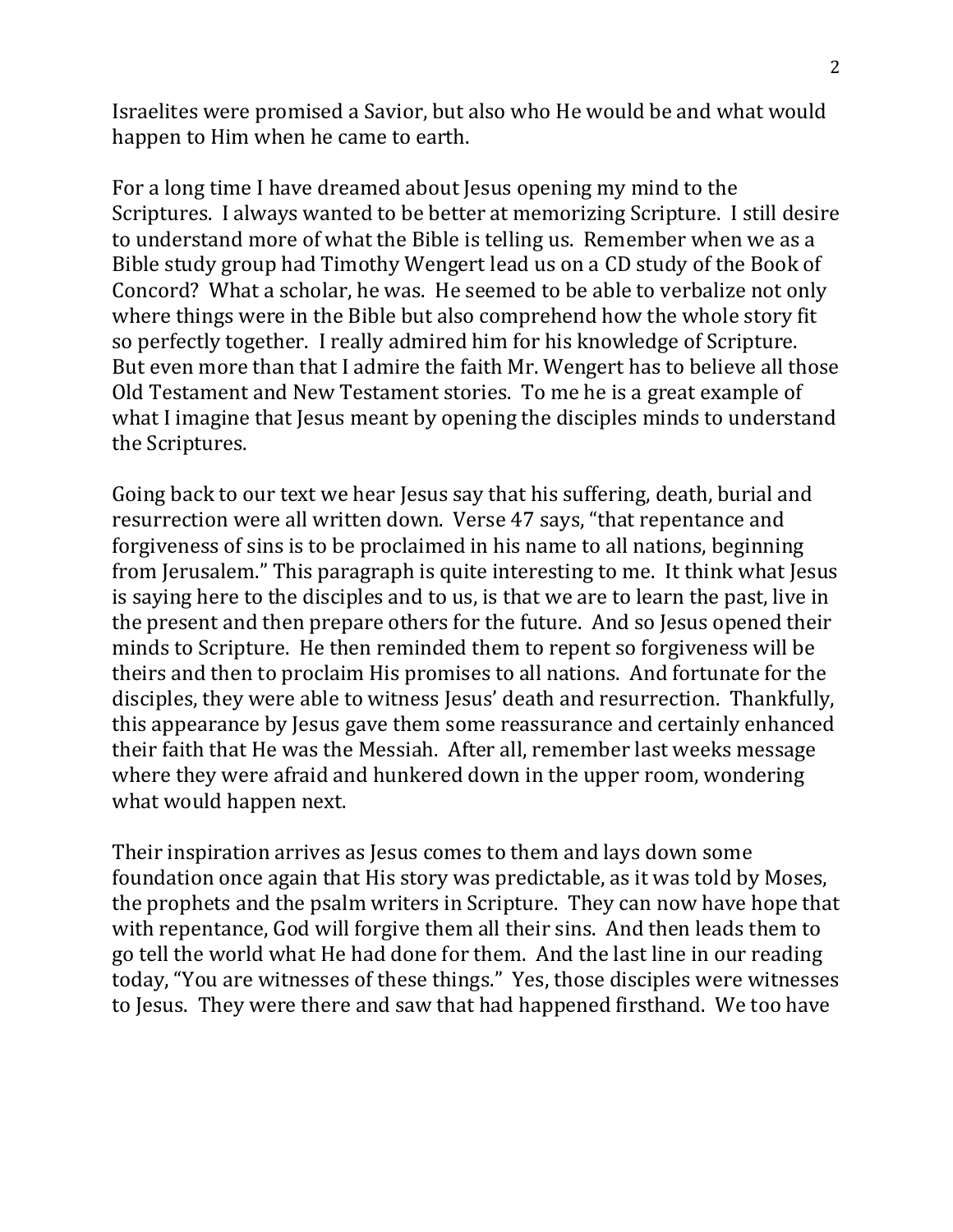seen through their eyes, by their witness to us that Jesus is the Messiah. Jesus is our Lord and Savior.

So even though we were not there, we have testimony of these witnesses who were. We read their stories, just as they heard stories from the prophets and psalmists. We are so blessed to have these great witnesses.

One way we witness is with the help of food. Here is what I mean: Jesus became known to the disciples in the "breaking of the bread". Today in our reading Jesus asks for something to eat. And they give him a piece of fish to eat. They then know that He is real, not a ghost. They see that it is Jesus standing before them.

Obviously, you can tell just by looking at me that I love to eat. Yes, ladies, as long as it is not green kale. I do think that food is important. Today after worship we will go to our fellowship hall to enjoy some treats. But more importantly than that we will share stories of how God is working in our lives. You see, there is no better way to get to know people than across a table. Food brings us together. It is a common time to share our stories. Breaking bread together provides an opportunity for folks of the faith to bond together. Food, including the Lord's Supper we celebrate each week, is the lifeblood of this congregation.

I cannot tell you how many times I have said that our coffee hours here is an extension of our worship time together. Food is a common denominator for all people. When Rodney, the kids and I joined St Olaf many years ago a wonderful lady named Corrine Christenson gladly trained me to be a funeral luncheon coordinator. I think she actually was so excited to have some young blood to help out but funeral food was her ministry at St Olaf. The first thing she showed me was a stack of notebooks. She took the top one and showed me what had happened, what was served and who worked at the last few funerals. It was a complete log of a funeral with food. As I came to discover, she had kept these records for over 40 years at St Olaf. I was stunned and wondered why she would do this and who would actually care what was served, or who brought what, or how many ate the menu of funerals past. But you see it was Corrine's way of recording what was done before to make things better for the next funeral. It was not so much what she accomplished, but the lifting up of the importance of the funeral meal in the life of the family